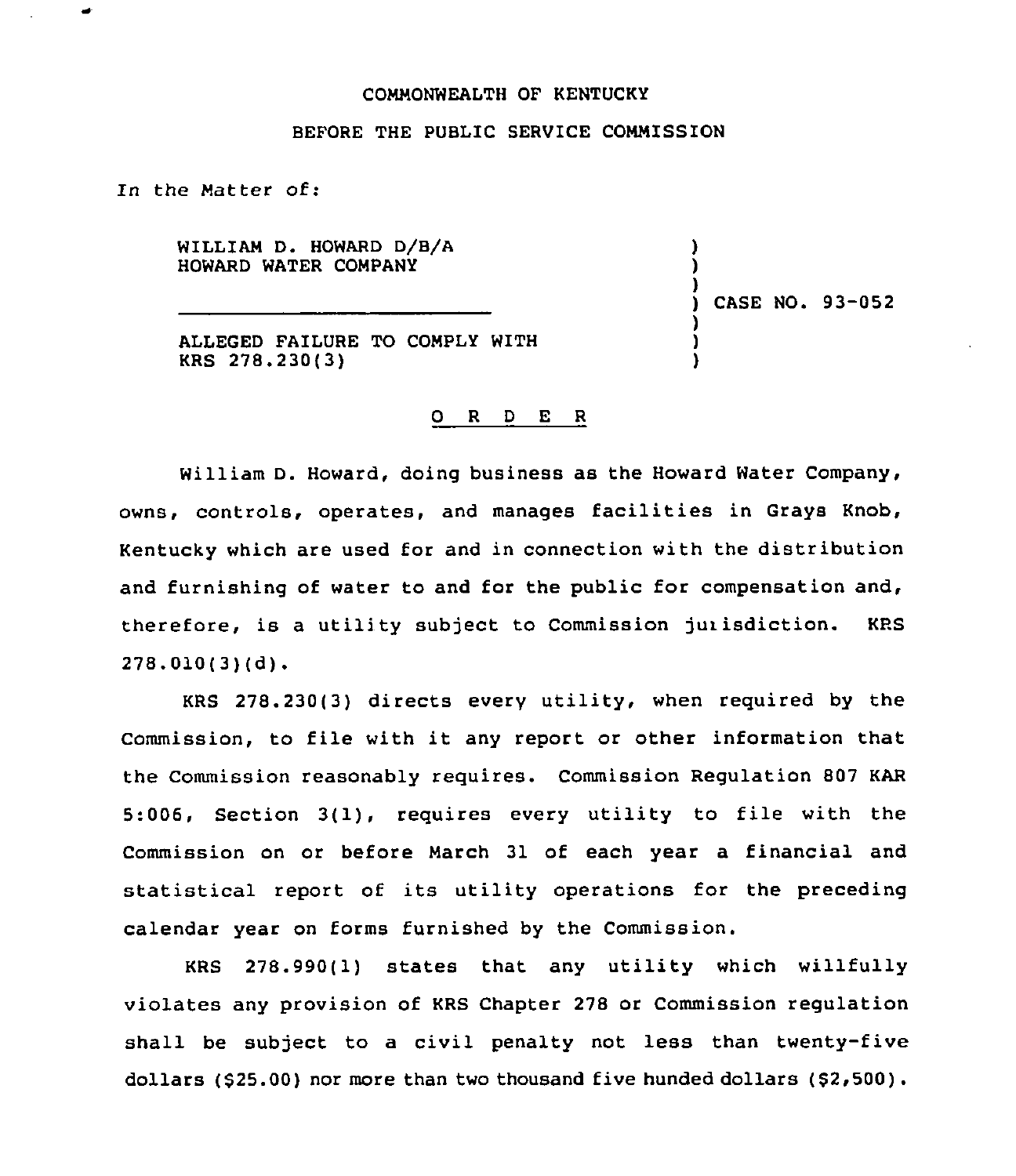On January 2, 1992, the Commission provided to Howard the standard forms for the annual financial and statistical report. According to Commission records, Howard has yet to file his financial and statistical report for the 1991 calendar year with the Commission. The absence of this report from Commission records constitutes prima facie evidence that Howard has willfully failed to comply with KRS 278.230(3).

IT IS THEREFORE ORDERED that:

1. Howard shall file with the Commission, no later than Narch 15, 1993, his financial and statistical report for the 1991 calendar year.

2. Howard shall appear on April 14, 1993, at 10:00 a.m., Eastern Daylight Time, in Hearing Room 1 of the Commission's offices at 730 Schenkel Lane, Frankfort, Kentucky, for the purpose of showing cause, if any he can, why he should not be subjected to the penalties of KRS 278.990 for his failure to comply with KRS 278.230(3).

3. If Howard desires to waive his right to <sup>a</sup> hearing in this matter, he shall, no later than March 15, 1993, file the required report and pay a penalty of \$250. Payment of the penalty shall be made by certified check or money order made payable to Treasurer, Commonwealth of Kentucky and shall be delivered to Executive Director, Public Service Commission, 730 Schenkel Lane, P. O. Box 615, Frankfort, Kentucky 40602.

 $-2-$